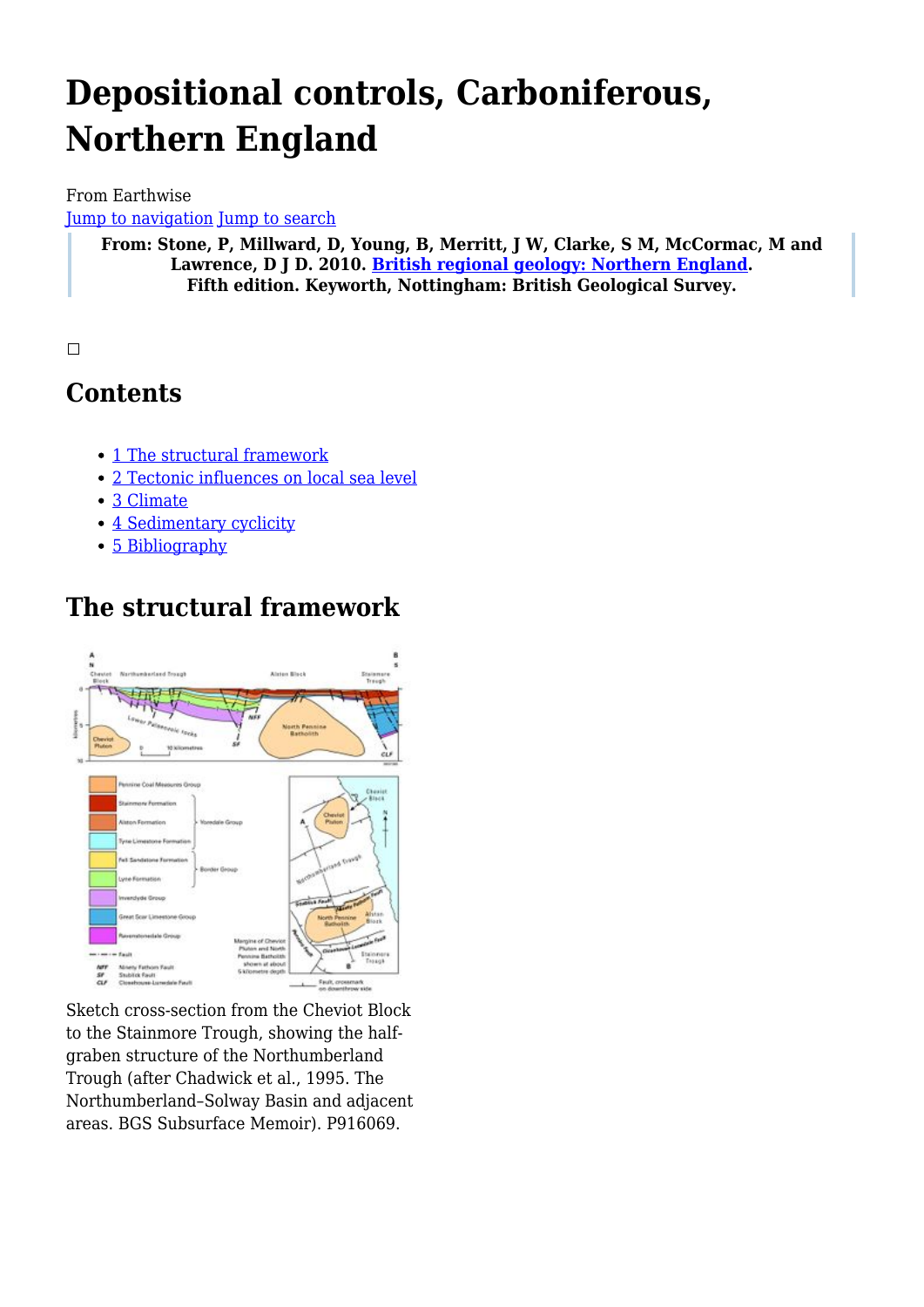

3D model showing depth to the Lower Palaeozoic 'basement' across northern England, viewed from the west. The principal structural features that influence Upper Palaeozoic and later geology are identified and related to a 'blocks and basins' sketch map rotated into a top-tonorth orientation. P916037.



Detail of the Concretionary Limestone Member of the Roker Formation from a coastal exposure near Sunderland [NZ 412 555]. (P693033).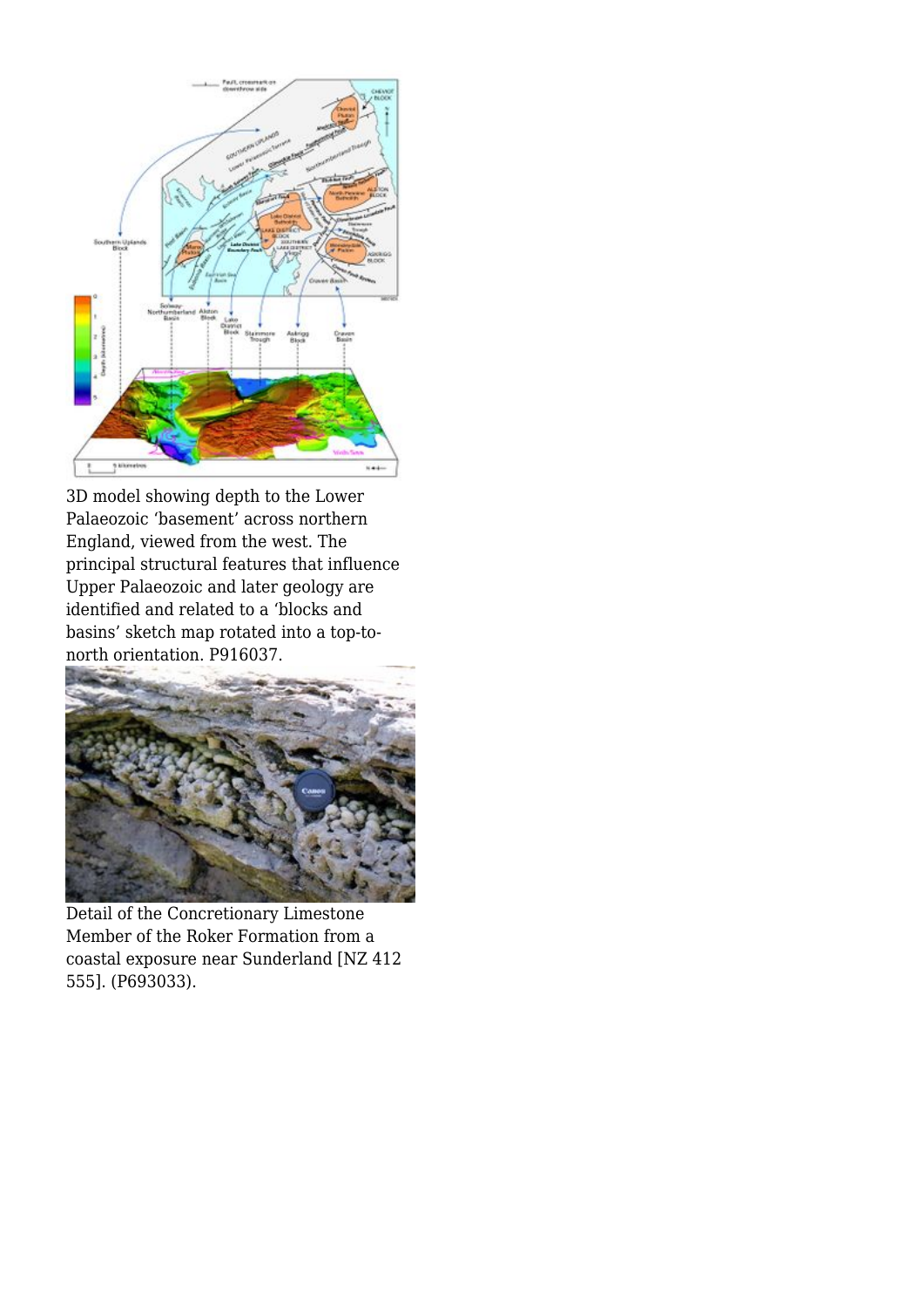

Illustrative logs and interpretations for some types of high-frequency clastic sequences within the Yoredale and Pennine Coal Measures groups of northern England (after Tucker et al., 2003). P916071.

Over a hundred years ago, it was appreciated that the Carboniferous of northern England was deposited in a series of troughs or 'geosynclines', separated by higher areas. Towards the end of the 20th century, the recognition that these basins and blocks were formed as extensional or transtensional features during a period of lithospheric stretching was a major development in our understanding of the region. This period of crustal extension, in a stress-field with a dominantly horizontal component of north–south tension, began in the Late Devonian and continued until late Visean times; it gradually produced a rifted topography of fault-bounded blocks with intervening graben and half-graben basins. Rifts opened along preexisting lines of structural weakness embedded in the underlying crust, with the Iapetus Suture Zone providing a primary control. For example, the fault system forming the southern margin of the Northumberland–Solway trough is rooted into the Iapetus Suture so that the trough effectively formed by extension in the suture's hanging wall. The extensional regime allowed the local occurrence of basaltic magmatism.

Rifting was pulsed, with particularly active episodes in Courceyan, Chadian to early Arundian and in mid to late Asbian times, although the magnitude and perhaps the timing of each pulse, appears to have varied significantly from basin to basin. The buoyant and rigid behaviour of the blocks is usually ascribed to the presence beneath them of low-density granitoid plutons, emplaced during Late Ordovician or Early Devonian magmatic events. Within this framework, the Carboniferous record of uplift, tilting and submergence of individual blocks points to a complex history of faultblock rotation and lateral as well as vertical movements along the boundary faults. Further, block boundaries are not always fault-controlled, but may be transitional across the hinge zone into a halfgraben. In these cases, large areas between the main blocks and flanking the troughs are now covered by a shelf carbonate succession deposited in a regime that was neither wholly 'block' nor wholly 'basin'. The principal structural units [\(P916037\)](http://earthwise.bgs.ac.uk/images/b/b1/P916037.jpg) are described below.

The Southern Uplands Block and its offshore continuation into the Mid North Sea High, broadly separated the Peel–Solway–Northumberland Basin from the Midland Valley of Scotland. Evidence suggests that, at times, the barrier was breached by a series of narrow north-north-west-trending basins.

Traversing the north of England is the composite Peel–Solway–Northumberland Basin. Interpretation of geophysical profiles across the basin indicates that it developed over the inferred line of the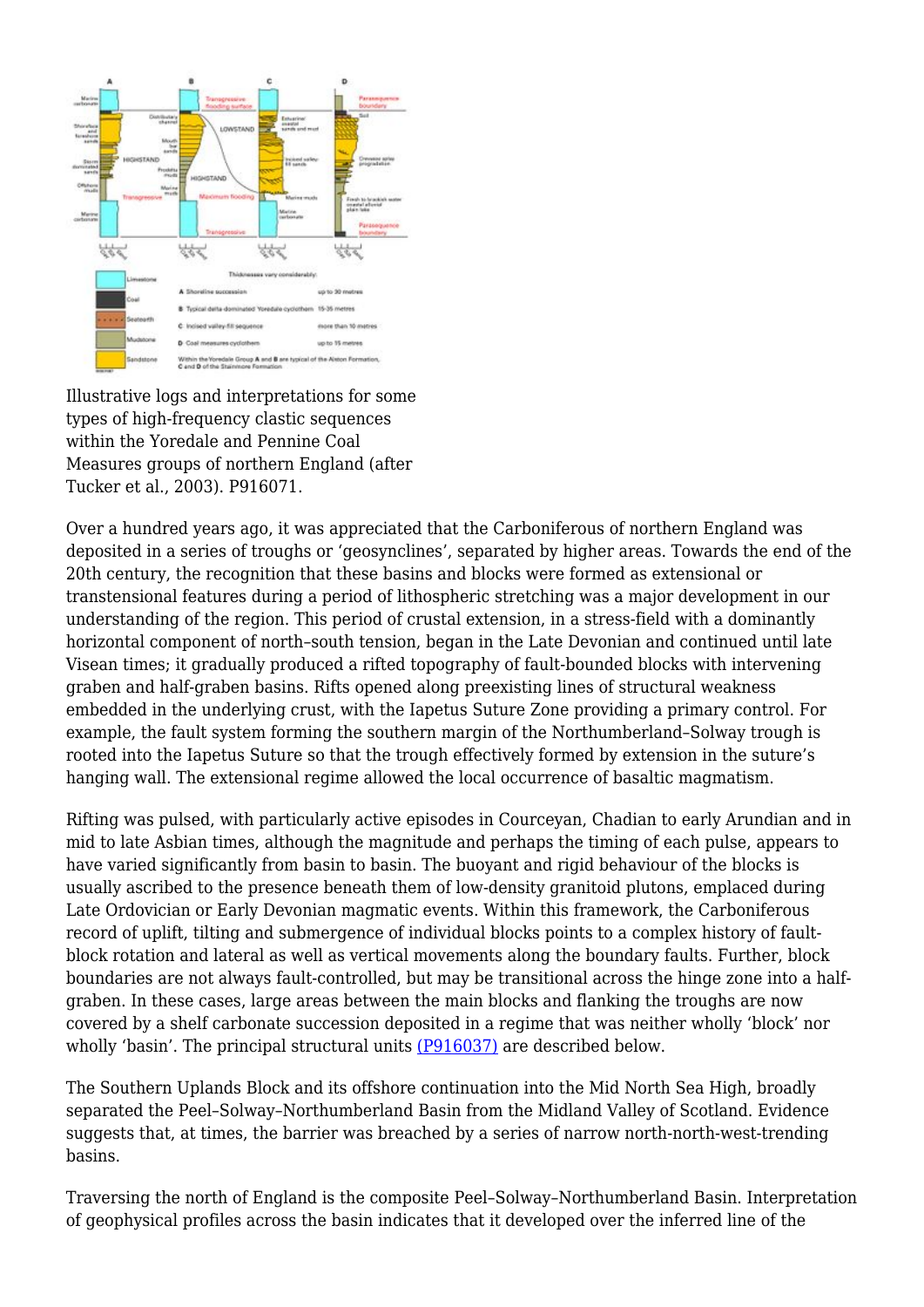Iapetus Suture, with extension and growth faulting further facilitated by pre-existing intracrustal detachment surfaces such as the Causey Pike Fault. The southern margin of the basin is defined by the Maryport–Stublick–Ninety Fathom fault system. Throughout much of its length the northern margin is also formed by a system of en échelon synsedimentary dislocations including the North Solway, Gilnockie and Alwinton faults. In the early Carboniferous, the Cheviot Block separated the Tweed Basin from the main Northumberland Trough, although the extent of its continuation offshore is still uncertain. The eastern side of the Cheviot Block, onshore, was submerged in the Asbian and its boundary with the Northumberland Trough is poorly defined. The latter basin is a half-graben, with the rock succession thickest close to the major bounding fault in the south [\(P916069\).](http://earthwise.bgs.ac.uk/images/6/6d/P916069.jpg) Seismic data reveal a number of fault-controlled, linear intrabasinal highs that may have been exposed and subjected to contemporary erosion during the early, pre-Chadian period of basin evolution. To the west, the Peel and Solway basins formed as complex and roughly symmetrical grabens.

On its south side, the Northumberland Trough is bordered by the Alston and Lake District blocks. Underlain by the North Pennine Batholith and bounded by faults on three sides, the Alston Block formed a prominent high until the Asbian. The Lake District Block is underpinned by the Lake District granitic batholith and probably remained emergent during early Carboniferous times. Thereafter, southward tilting of its upper surface gradually allowed northward onlap of Arundian and younger strata and it is likely that latest Visean, Namurian and Westphalian strata were deposited over most if not all of the block. The Southern Lake District High is essentially the southdipping flank of the Lake District Block, which from seismic evidence was dissected during Visean times by a series of small north-trending half-grabens. The Lake District block extends westwards as the Ramsey–Whitehaven Ridge, an elevated tilt-block, bounded to the north-west by the Maryport Fault and to the south-east by the Lagman and Eubonia faults. At its western end, the ridge merges with the Manx Block, a structural high underpinned by the granitic Manx Pluton.

To the west of the Alston Block, the Vale of Eden Basin developed from the Visean onwards as a halfgraben structure adjacent to the Pennine Fault system. To the south of the block, the Stainmore Trough is an embayment open to the east. The northern margin of the trough is bounded by the Closehouse–Lunedale–Butterknowle fault system, which links northwards via the Pennine Fault to the Stublick Fault at the northern margin of the Alston Block. In contrast to the floor of the Northumberland Trough, seismic evidence indicates that the floor of the Stainmore Trough is relatively flat, with little evidence of significant intrabasinal faulting. The southern margin of the Stainmore Trough is formed by the Askrigg Block, a northward dipping massif underpinned by the Wensleydale Granite. Thence the basin network extends through the Craven and Lancaster Fells basins and continues westward into the East Irish Sea Basin. The northern margins of the Askrigg, Craven and Lancaster Fells structural units define the southern limit of the Northern England region described here; these units are described in the companion volume for the Pennines and adjacent areas.

The timing of early Carboniferous extension remains a matter for debate. Geophysical interpretation indicates that the earliest, synrift Carboniferous strata in northern England were deposited in the axes of the main troughs. Very thick, early Carboniferous deposits appear to form the lower part of the synrift succession in the Northumberland–Solway Basin and the Stainmore Trough, but their character is unknown since they are located at depths beyond the reach of existing exploratory boreholes. From likely correlations with surface outcrops in northern Cumbria, these early deposits (at least in the Northumberland Trough) may well include fault-related breccio-conglomerate and basaltic lavas erupted at the onset of rifting. Siliciclastic rocks interbedded with limestones of Arundian and Holkerian age were proved in the Seal Sands Borehole (NZ 5379 2380) and may be typical of much of the basin fill in the Stainmore Trough. The synextensional rocks of the region are largely confined to the basinal areas, and are thickest close to the major bounding faults. Up to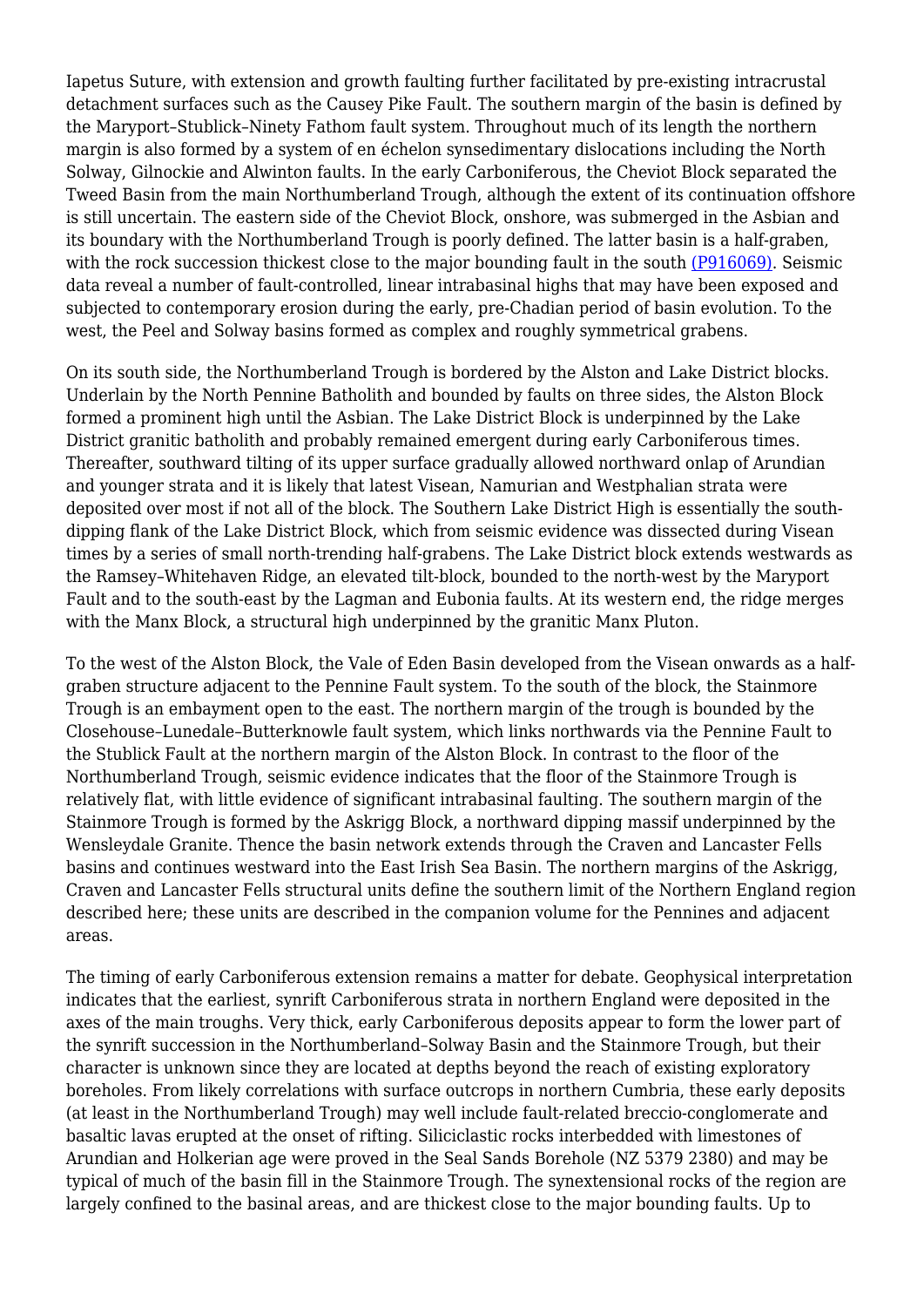around 5000 m of synrift strata lie adjacent to both the Maryport–Stublick–Ninety Fathom fault system along the southern margin of the Solway–Northumberland Trough, and to the Closehouse–Lunedale– Butterknowle fault system at the northern margin of the Stainmore Trough. Equivalent strata are largely absent from the structural highs though relatively complete but thin, synextensional sequences do occur on the eastern part of the Cheviot Block and on some of the main intrabasin highs. Only relatively small thicknesses, up to 200 m of beds from the later part of the extensional phase, occur around the margins of the Alston and Lake District blocks.

Both the Peel–Solway–Northumberland Trough and the Craven Basin were inundated from a seaway to the west, while the Stainmore Trough was probably flooded from the east. Borehole evidence shows that deep marine conditions were maintained throughout Dinantian times in the Craven Basin and concealed eastern part of the Stainmore Trough. However, the exposed Dinantian successions of both the Solway–Northumberland and west Stainmore troughs were deposited in relatively shallow marine conditions and there were frequent fluviodeltaic incursions. During later phases of extension, deposition gradually spread more widely until, Asbian to Brigantian times, rapid subsidence gave way to slow downwarping of the major troughs and their adjacent bounding block areas. Minor extensional faulting continued into the 'postextensional' phase.

# **Tectonic influences on local sea level**

The position of relative sea level was a primary control on the nature of the Carboniferous sedimentary successions. Active growth of the major structures beneath the region caused the sea to be persistently deeper in some areas, thus influencing both the type and thickness of sediment deposited. In general, the block areas subsided more slowly than the intervening basins, resulting in the accumulation of thinner sequences of Carboniferous rocks over the blocks than in the basins. Despite these marked variations in subsidence rates, it seems that during much of the Carboniferous, sedimentation across northern England everywhere kept pace with subsidence so that the depositional surface across both blocks and basins was at any time almost horizontal.

During the Dinantian and most of the Namurian, limestone and marine mudstone were deposited in maximum water depths of a few tens of metres; coals, seatearths and many of the sandstones represent emergence of a few metres. Lateral changes in lithofacies and stratal thickness point to recurrent syndepositional activity along basin margins and inherited fault lines such as the Closehouse–Lunedale fault system. From the late Namurian, significant marine influence was progressively lost over the entire region and subsidence and river-borne sedimentation were balanced, maintaining a stable delta-top environment through to the late Westphalian. Deposition was increasingly dominated by sand, silt and mud, carried into the region by large prograding river deltas draining a land area far to the north. With time, marine intervals became less frequent and of shorter duration. The likely changes in palaeogeography inherent in this situation are summarised in [\(P916070\).](http://earthwise.bgs.ac.uk/images/1/1e/P916070.jpg)

The initial, rapid fault-controlled subsidence along the early Carboniferous rift axes, was locally accompanied by the eruption of basaltic lavas, now preserved in northern Cumbria and Northumberland, and along the southern margin of the Southern Uplands. Earliest Carboniferous (Tournaisian) sedimentary successions include variable thicknesses of unfossiliferous conglomerate and sandstone derived from erosion of the Late Devonian landscape. The lithofacies closely resemble that of the upper Old Red Sandstone in southern Scotland (Stratheden Group) where, in the Tweed Basin, there is locally a conformable passage from uppermost Devonian into lowermost Carboniferous strata.

Limestone deposition predominated during Visean times in much of south and west Cumbria, in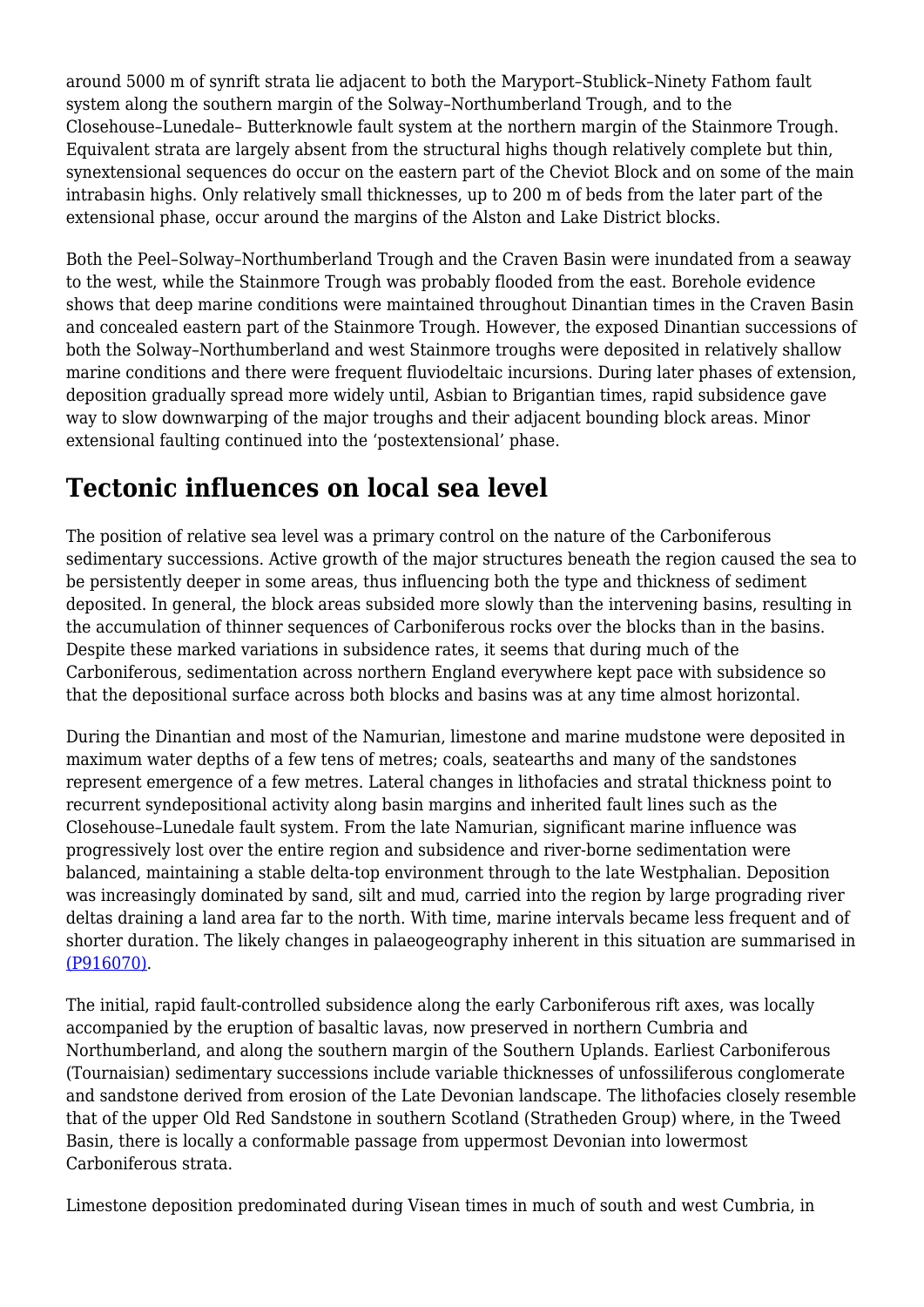Ravenstonedale and on the Alston and Askrigg blocks. Sedimentary environments ranged from shallow shelf seas to ramp and slope areas, though the central parts of the Alston and Lake District blocks were only partially and briefly submerged. Differential subsidence between the Alston, Cheviot and Southern Uplands blocks and the Tweed and Northumberland basins had been most active during the early part of the Tournaisian and reduced progressively from the Visean onwards.

In late Visean times, uplift of source areas to the north led to southwards progradation of a giant clastic delta complex that rapidly filled the basinal areas of northern England. The Cheviot Block was the first to lose structural independence in the Asbian, with deposition between the Northumberland and Tweed basins becoming uniform and continuous. At the same time, the Alston Block became more closely linked with the Northumberland Trough as the degree of differential subsidence across the Stublick–Ninety Fathom line gradually decreased. Thereafter, from the Brigantian onwards, a similar pattern of cyclic sedimentation developed throughout the region, although relatively thin Brigantian and Namurian successions over the Alston Block indicate that it was still subsiding more slowly than the adjacent Northumberland Trough. This situation persisted until the beginning of the Westphalian, but then uniform subsidence affected both block and basin until at least the Bolsovian (Westphalian C). The Westphalian D red beds of the Canonbie area are the youngest Carboniferous strata now preserved in northern England and their lithofacies shows establishment of a fluvial–terrestrial environment.

## **Climate**

Palaeomagnetic and lithofacies evidence (the latter including worldwide facies distributions) independently suggest that Britain was situated in near-equatorial latitudes for much of the Carboniferous Period [\(P916033\)](http://earthwise.bgs.ac.uk/images/5/52/P916033.jpg) c–d). In northern England, Tournaisian terrestrial strata laid down in small isolated basins include pedogenic horizons (cornstones) indicative of a semi-arid climate; the coeval offshore deposits preserved in the Northumberland Trough are assemblages of interbedded mudstone (some with halite and gypsum pseudomorphs), sandstone and argillaceous dolostone ('cementstone') deposited in a marginal marine environment subject to periodic desiccation. The discovery of thick, early Visean anhydrite beds in the Easton Borehole (NY 4412 7170) confirmed largely arid climatic conditions and shallow marine deposition. By the late Visean, Britain lay at the southern margin of the equatorial belt, but experienced fluctuations of climate with the possibility of monsoonal-type rains. Thereafter, during the later part of the Carboniferous, Britain moved into humid, equatorial latitudes, as confirmed by the extent of coal within the sedimentary sequence that accumulated. The end of the Westphalian saw a return to more arid conditions.

From late Visean times onward, the southern hemisphere experienced repeated phases of glaciation as its continental mass (Gondwana, by then the southern part of Pangaea  $-$  ( $P916033$ ) drifted across the South Pole. The coldest intervals may have brought about short-term, seasonally drier climate farther north, whereas melting ice may have resulted in a wetter equatorial climate, and would certainly have caused a eustatic rise in sea level. It has been proposed, but not established, that glacial fluctuations in southern Gondwana, controlled sedimentary cyclicity elsewhere. Across northern Britain, at least, this glacial/eustatic influence would have interacted with other, more local tectonic effects. A factor in the southern Gondwana glaciation may have been the rapid Carboniferous rise in the atmospheric  $\rm O_2/CO_2$  ratio that was coincident with the proliferation of land plants. At around this time there was a marked evolutionary expansion of several groups of sporebearing plants such as sphenopsids (horsetails), lycopsids (clubmosses) and filicopsids (ferns). Two groups of seed producing plant — cordaites and pteridosperms — also expanded, whilst the first conifers, cycads and bennettitales appeared in late Carboniferous times. Other side-effects of the increase in atmospheric oxygen were seen in the coal swamps: the evolutionary rise of large insects,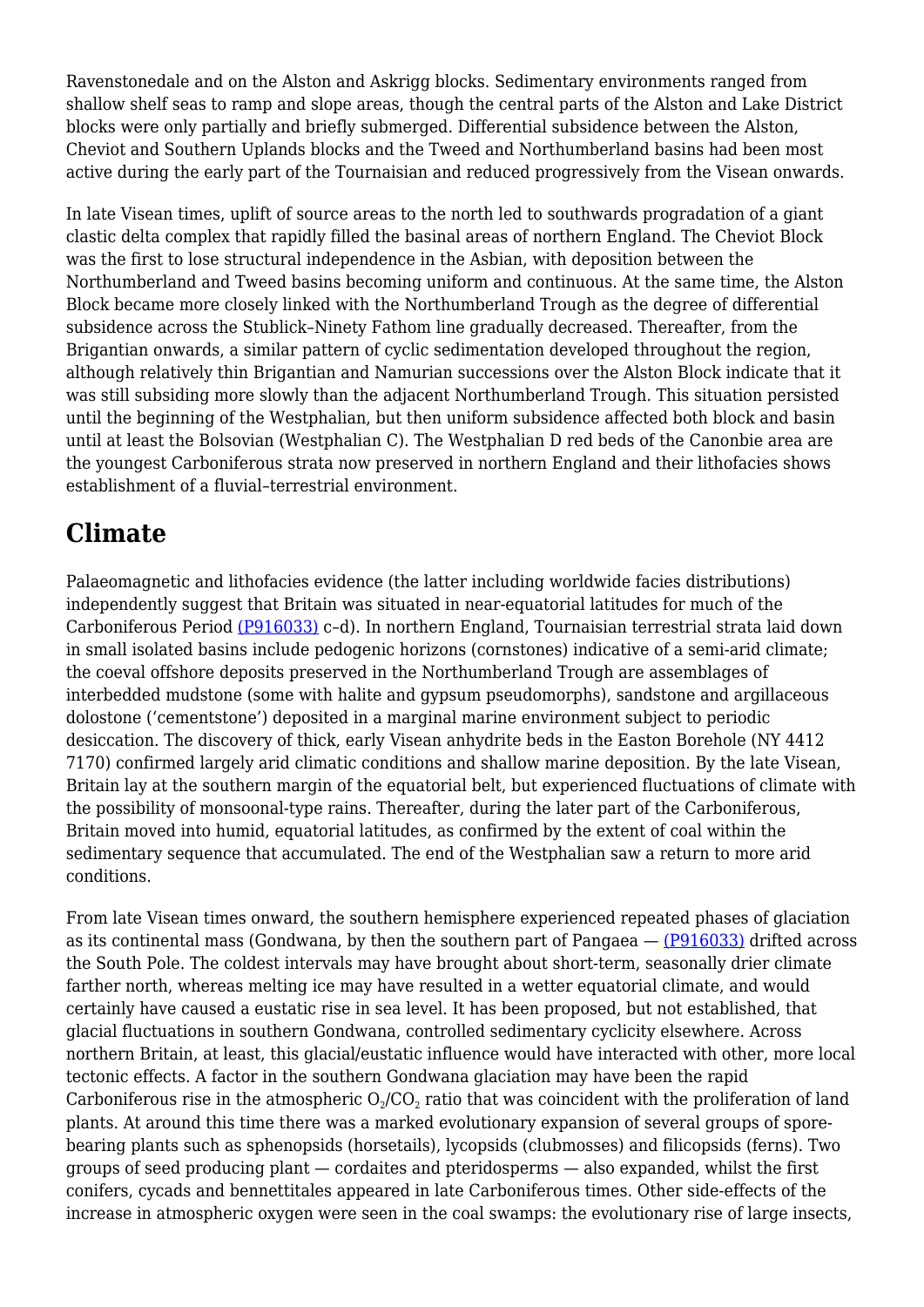and the high frequency of wild fires.

### **Sedimentary cyclicity**

Sedimentary cyclicity is a feature of the Carboniferous successions. The phenomenon is particularly developed in parts of the upper Visean and lower Namurian successions of the Northumberland and Stainmore troughs and the Alston and Askrigg blocks, which are characterised by the 'Yoredale facies'; an assemblage wherein each cyclothem is thicker, more extensive, and can be more widely correlated, than is the case for cyclothems elsewhere in the Carboniferous succession. Each Yoredale cyclothem has a limestone at the base, which is overlain sequentially by mudstone, sandstone, seatearth and coal [\(P916071\)](http://earthwise.bgs.ac.uk/images/b/bf/P916071.jpg). The cycles have an average thickness of around 20 m, range up to a maximum of several hundred metres, and are generally thicker in the basins and thinner on the blocks. Their immediate cause was a marine transgression followed by a progressive shallowing and change to fluvial conditions with subsequent emergence and the growth of delta-top swamp vegetation; a series of events repeated many times. In terms of sequence stratigraphy, the limestone was deposited during the high-stand phase with the base representing the sequence boundary, coincident with the transgressive surface. Lowstand facies are represented by palaeosols and coal at the top of some of the cycles.

The origin of typical Yoredale cycles has been much discussed, with tectonic, eustatic and sedimentary mechanisms all proposed. Since broadly similar patterns of relative cycle thickness are found for the Yoredale successions in both block and basin localities, a control on deposition that affected the whole region seems likely and from this perspective glacioeustatic sea-level oscillations are attractive. However, the advance and migration of delta lobes, or local tectonism such as that associated with syndepositional fault movement, both of which mechanisms are independent of sealevel change, can also result in cyclical deposits of mudstone and sandstone. It is most likely that a complex interaction of all of these mechanisms resulted in the deposition of the distinctive Yoredale lithofacies and the many other examples of Carboniferous cyclothems.

# **Bibliography**

Arthurton, R S, Gutteridge, P, and Nolan, S C (editors). 1989. The Role of Tectonics in Devonian and Carboniferous Sedimentation in the British Isles. *Occasional Publication of the Yorkshire Geological Society*, No. 6.

Barclay, W J, Riley, N J, and Strong, G E. 1994. The Dinantian rocks of the Sellafield area, West Cumbria. *Proceedings of the Yorkshire Geological Society*, Vol. 50, 37–49.

Bott, M H P, Swinburne, P M, and Long, R E. 1984. Deep structure and origin of the Northumberland and Stainmore troughs. *Proceedings of the Yorkshire Geological Society*, Vol. 44, 479–495.

Burgess, I C. 1986. Lower Carboniferous sections in the Sedbergh district, Cumbria. *Transactions of the Leeds Geological Association*, Vol. 11, 1–23.

Calver, M A. 1968. Distribution of Westphalian marine faunas in Northern England and adjoining areas. *Proceedings of the Yorkshire Geological Society*, Vol. 37, 1–72.

Cleal, C J, and Thomas, B A. 1996. British Upper Carboniferous Stratigraphy. *Geological Conservation Review Series*, No. 11. (Peterborough: Joint Nature Conservation Committee.)

Cossey, P J, Adams, A E, Purnell, M A, Whiteley, M J, Whyte, M A and Wright, V P. 2004. British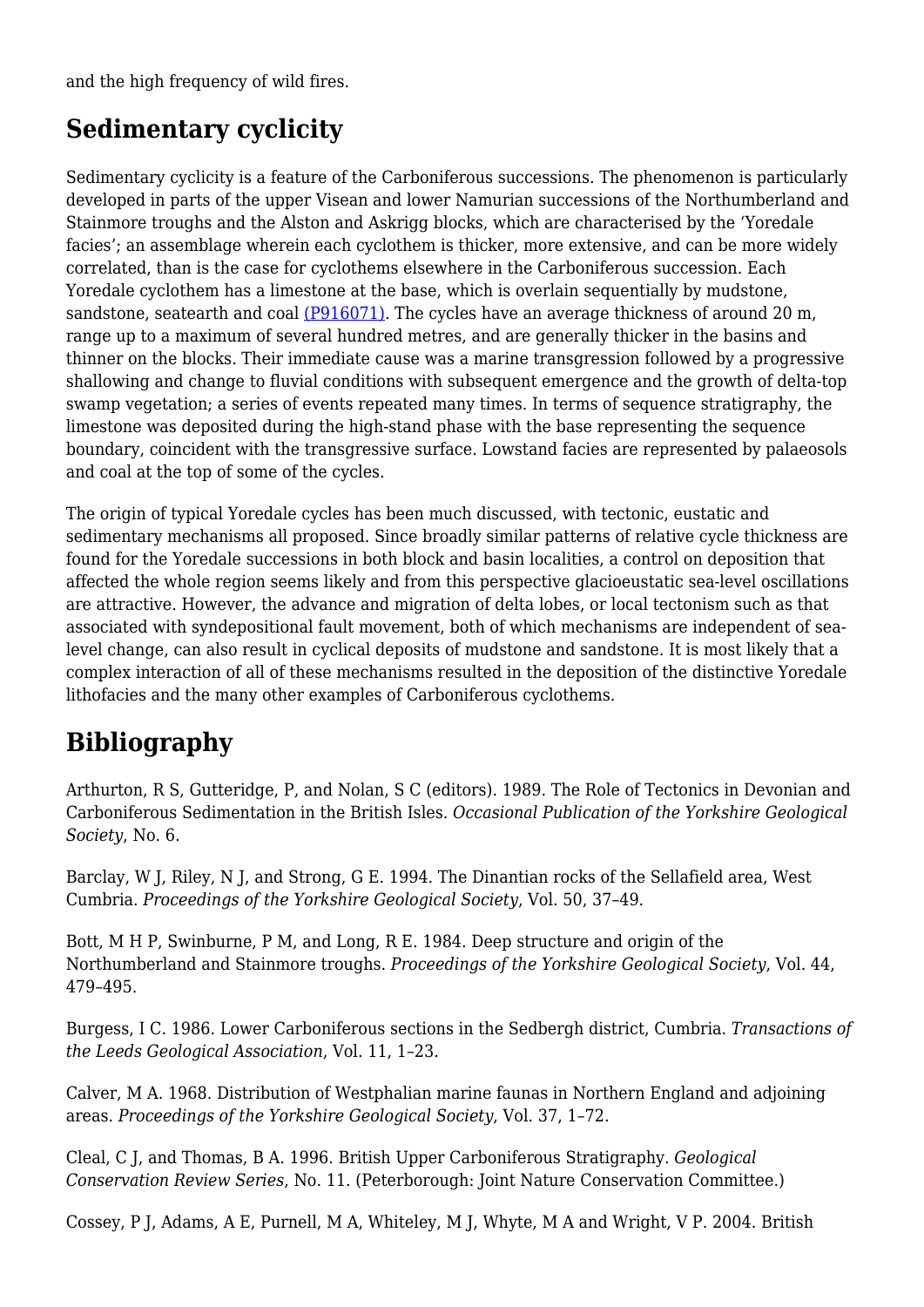Lower Carboniferous Stratigraphy. *Geological Conservation Review Series*, No. 29. (Peterborough: Joint Nature Conservation Committee.)

Dickson, J A D, Ford, T D, and Swift, A. 1987. The stratigraphy of the Carboniferous rocks around Castletown, Isle of Man. *Proceedings of the Yorkshire Geological Society*, Vol. 46, 203–229. 268

Fairbairn, R A. 2001. The stratigraphy of the Namurian Great/Main Limestone on the Alston Block, Stainmore Trough and Askrigg Block of northern England. *Proceedings of the Yorkshire Geological Society*, Vol. 53, 265–274.

Fielding, C R. 1984. A coal depositional model for the Durham Coal Measures of North East England. *Journal of the Geological Society of London*, Vol. 141, 917–931.

Fraser, A J, and Gawthorpe, R L. 2003. An Atlas of Carboniferous Basin Evolution in Northern England. *Geological Society of London, Memoir*, No. 28.

Garwood, E J. 1913. The Lower Carboniferous succession in the north-west of England. *Journal of the Geological Society of London*, Vol. 68 (for 1912), 449–586.

Guion, P D, Fulton, I M, and Jones, N S. 1995. Sedimentary facies of the coal-bearing Westphalian A and B north of the Wales–Brabant High. 45–78 *in* European Coal Geology. Whateley, M K G, and Spears, D A (editors). *Geological Society of London Special Publication*, No. 82.

Heckel P H, and Clayton, G. 2006. Use of the new official names for the Subsystems, Series and Stages of the Carboniferous System in international Journals. Correspondence. *Proceedings of the Geologists' Association*, Vol. 117, 393–396.

Johnson, G A L. 1984. Subsidence and sedimentation in the Northumberland Trough. *Proceedings of the Yorkshire Geological Society*, Vol. 45, 71–83.

Johnson, G A L, and Dunham, K C. 1963. The geology of Moor House. *Nature Conservancy Monograph*, No. 2. (London: HMSO.)

Johnson, G A L, and Nudds, J R. 1996. Carboniferous biostratigraphy of the Rookhope Borehole, Co. Durham. *Transactions of the Royal Society of Edinburgh: Earth Sciences*, Vol. 86, 181–226.

Jones, N S, and Holliday, D W. 2006. The stratigraphy and sedimentology of Upper Carboniferous Warwickshire Group red-bed facies in the Canonbie area of SW Scotland. *British Geological Survey Internal Report*, IR/06/043.

O'Mara, P T, and Turner, B R. 1999. Sequence stratigraphy of coastal alluvial plain Westphalian B Coal Measures in Northumberland and the southern North Sea. *International Journal of Coal Geology*, Vol. 42, 33–62.

Owens, B, and Burgess, I C. 1965. The stratigraphy and palynology of the Upper Carboniferous outlier of Stainmore, Westmorland. *Bulletin of the Geological Survey of Great Britain*, Vol. 23, 17–44.

Reynolds, A D. 1992. Storm, wave and tide-dominated sedimentation in the Dinantian Middle Limestone Group, Northumbrian Basin. *Proceedings of the Yorkshire Geological Society*, Vol. 49, 135–148.

Rippon, J H. 1996. Sand body orientation, palaeoslope analysis, and basin fill implications in the Westphalian A–C of Great Britain. *Journal of the Geological Society of London*, Vol. 153, 881–900.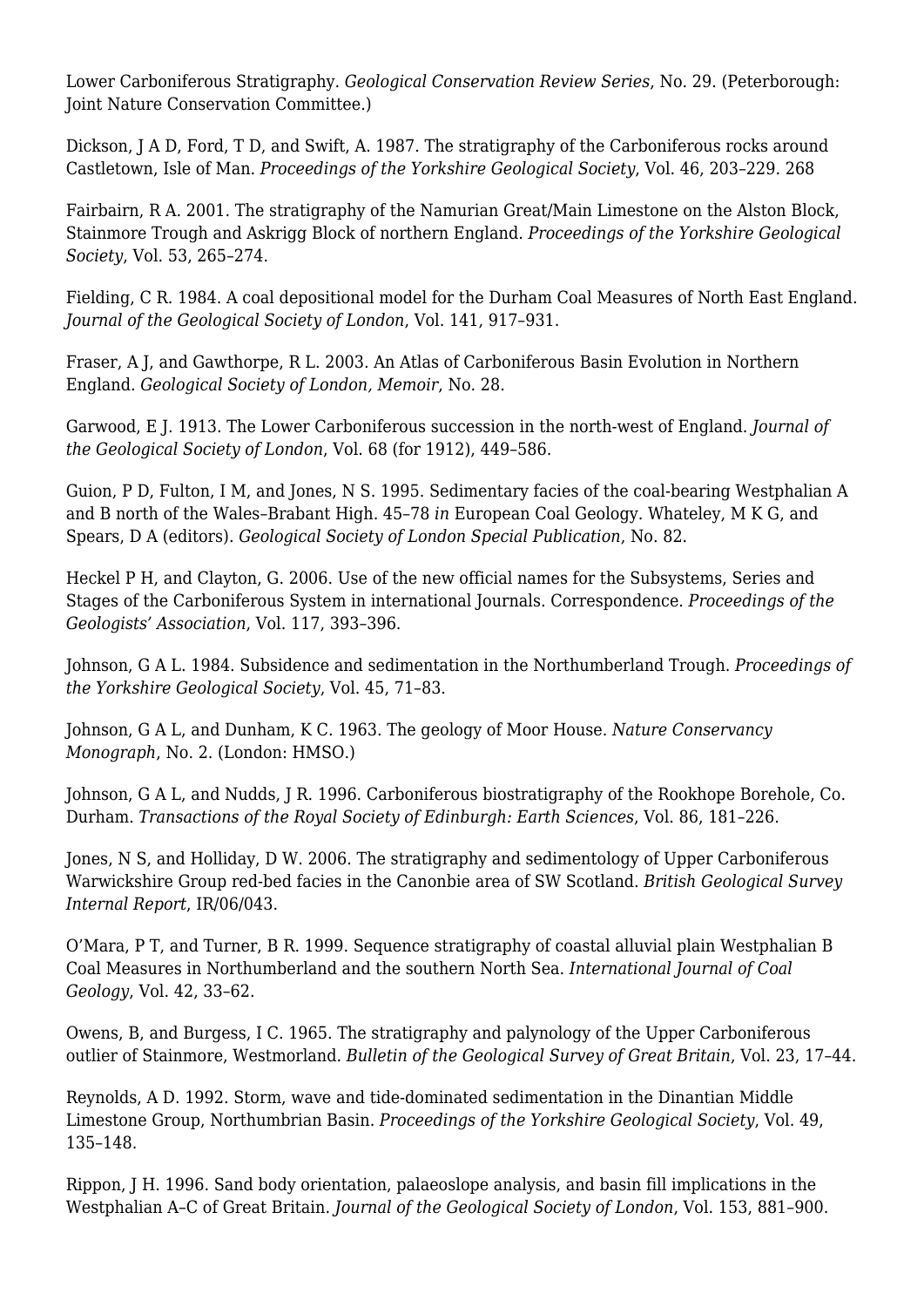Rippon, J H. 1998. The identification of syndepositionally active structures in the coalbearing Upper Carboniferous of Great Britain. *Proceedings of the Yorkshire Geological Society*, Vol. 52, 73–93.

Rowley, C R. 1969. The stratigraphy of the Carboniferous Middle Limestone Group of West Edenside, Westmorland. *Proceedings of the Yorkshire Geological Society*, Vol. 37, 329–350.

Smith, T E. 1968. The Upper Old Red Sandstone–Carboniferous junction at Burnmouth, Berwickshire. *Scottish Journal of Geology*, Vol. 4, 349–354.

Tucker, M E, Gallagher, J, Lemon, K, and Leng, M. 2003. The Yoredale Cycles of Northumbria: High-Frequency Clastic-Carbonate Sequences of the Mid-Carboniferous Icehouse World. *Open University Geological Society Journal*, Vol. 24, 5–10.

Turner, B R, Younger, P L, and Fordham, C E. 1993. Fell Sandstone Group lithostratigraphy southwest of Berwick-upon-Tweed: implications for the regional development of the Fell Sandstone. *Proceedings of the Yorkshire Geological Society*, Vol. 49, 269–281.

Ward, J. 1997. Early Dinantian evaporites of the Easton-1 well, Solway Basin, onshore, Cumbria, England. 277–296 *in* Petroleum Geology of the Irish Sea and Adjacent Areas. Meadows, N S, and others (editors). *Geological Society of London Special Publication*, No. 124.

Waters, C N, Browne, M A E, Dean, M T, and Powell, J H. 2007. Lithostratigraphical framework for Carboniferous successions of Great Britain (Onshore). *British Geological Survey Research Report*, RR/07/01.

Retrieved from

'[http://earthwise.bgs.ac.uk/index.php?title=Depositional\\_controls,\\_Carboniferous,\\_Northern\\_Englan](http://earthwise.bgs.ac.uk/index.php?title=Depositional_controls,_Carboniferous,_Northern_England&oldid=28134) [d&oldid=28134](http://earthwise.bgs.ac.uk/index.php?title=Depositional_controls,_Carboniferous,_Northern_England&oldid=28134)'

[Category](http://earthwise.bgs.ac.uk/index.php/Special:Categories):

• [Northern England](http://earthwise.bgs.ac.uk/index.php/Category:Northern_England)

# **Navigation menu**

#### **Personal tools**

- Not logged in
- [Talk](http://earthwise.bgs.ac.uk/index.php/Special:MyTalk)
- [Contributions](http://earthwise.bgs.ac.uk/index.php/Special:MyContributions)
- [Log in](http://earthwise.bgs.ac.uk/index.php?title=Special:UserLogin&returnto=Depositional+controls%2C+Carboniferous%2C+Northern+England&returntoquery=action%3Dmpdf)
- [Request account](http://earthwise.bgs.ac.uk/index.php/Special:RequestAccount)

#### **Namespaces**

- [Page](http://earthwise.bgs.ac.uk/index.php/Depositional_controls,_Carboniferous,_Northern_England)
- [Discussion](http://earthwise.bgs.ac.uk/index.php?title=Talk:Depositional_controls,_Carboniferous,_Northern_England&action=edit&redlink=1)

 $\Box$ 

#### **Variants**